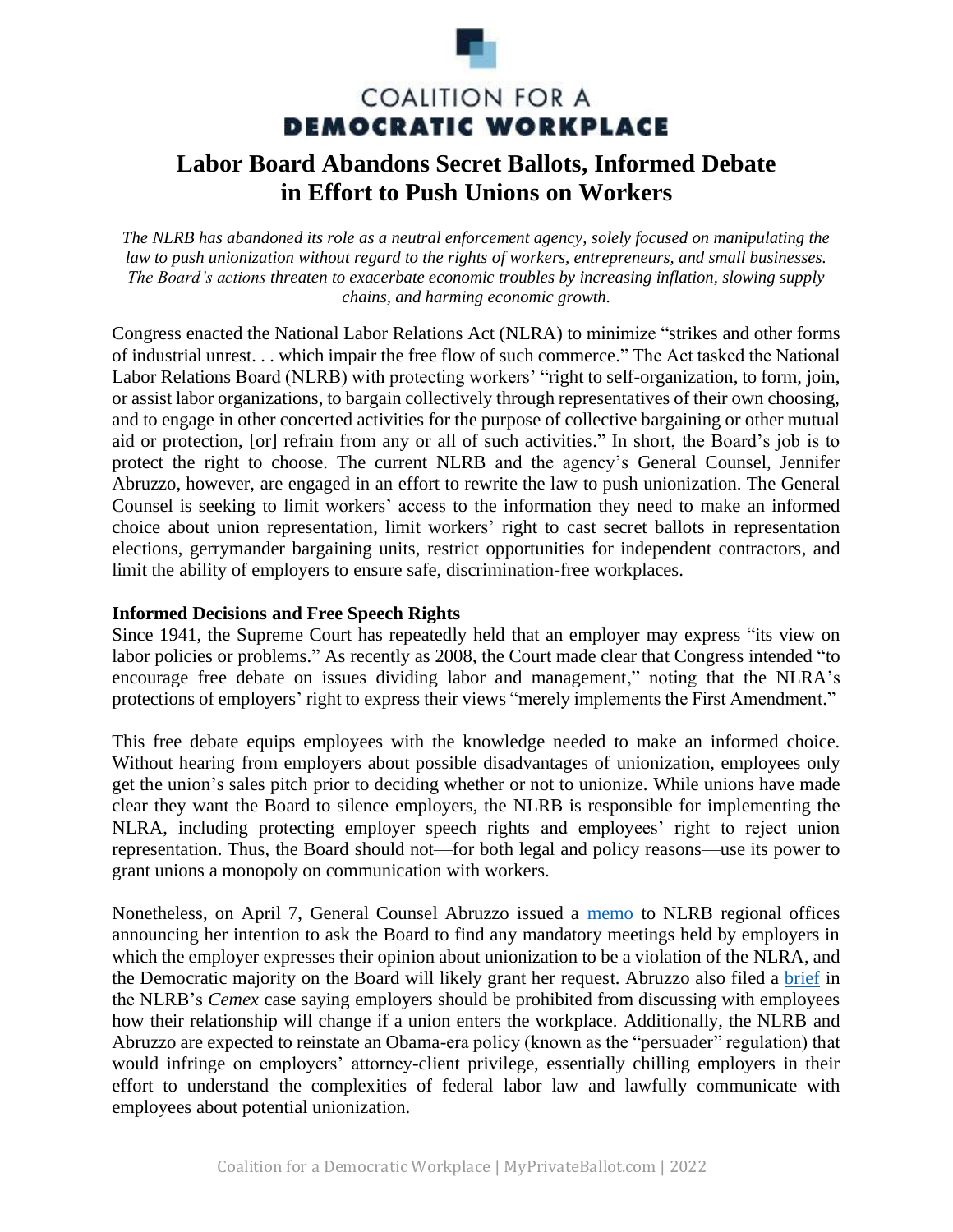

All together, these policies would result in employers being unable to discuss the pros and cons of unionization generally or a particular union with their workers, and it will leave workers without all the facts needed to make an informed decision about whether union representation is right for them and their workplace.

#### **Secret Ballot Elections**

The ability to vote via secret ballots with no coercion or outside pressure is a vital safeguard in democratic elections. General Counsel Abruzzo, however, wants to eliminate secret ballots in union representation elections. Under current law, to petition for a representation election, a union must produce signed authorization cards from at least 30% of the workers in the proposed bargaining unit. If the union produces cards from over 50% of the proposed unit, the employer may recognize the union without an election. Employers rarely choose to do so, however, because [card check is notoriously flawed,](https://www.uschamber.com/assets/documents/Beyond-Belief-Report-Joy-Silk_04.26.2022.pdf) leaving workers vulnerable to coercion and harassment by union organizers and their supporters by forcing them to express their support or opposition to union representation in front of others. In 2015, the NLRB's then-General Counsel [announced](https://apps.nlrb.gov/link/document.aspx/09031d4581e5edc8) it would accept "electronic cards," exacerbating existing problems with card check and opening the process to hacking, identify theft, and online fraud.

Abruzzo wants to force employers to agree to card check in most circumstances, essentially depriving most workers of secret ballot elections. She has [repeatedly](https://aboutblaw.com/2wC) [called](https://www.nlrb.gov/news-outreach/news-story/general-counsel-jennifer-abruzzo-releases-memorandum-presenting-issue) for reinstatement of the Board's *Joy Silk* doctrine, which was overturned nearly 60 years ago. Under *Joy Silk*, the Board could force an employer to recognize a union if the union claims to have majority support via card check. Employers could only demand a secret ballot election if they can prove "good faith doubt" as to the validity of the cards.

Meanwhile, Democrats in the House of Representatives passed a [resolution](https://context-cdn.washingtonpost.com/notes/prod/default/documents/c3fdacdb-c552-4cb6-aa2c-e56387012e45/note/72401a79-87ab-4d8c-9a90-a5e8c741f15d.#page=1) allowing Capitol Hill staff to unionize, but [mandated](https://www.ocwr.gov/wp-content/uploads/2021/09/final_regulations_lmr_19960930.pdf) that they can only do so via *secret ballot elections*.

# **Gerrymandered Bargaining Units**

The NLRB is attempting to radically change how the Board determines the appropriate composition of bargaining units, or the group of employees a union would represent. In December 2021, the Board invited interested stakeholders to [submit amicus briefs in](https://www.nlrb.gov/news-outreach/news-story/nlrb-invites-briefs-regarding-appropriate-bargaining-units) *American Steel [Construction](https://www.nlrb.gov/news-outreach/news-story/nlrb-invites-briefs-regarding-appropriate-bargaining-units)* on whether the Board should adopt an Obama-era standard that made it difficult for employers to prove the petitioned-for unit was inappropriate. Allowing unions to gerrymander the workforce into these ["micro-unions"](https://myprivateballot.com/issues/micro-unions/) effectively allows union organizers to disenfranchise employees that do not support unionization, infringing on their right to vote on unionization.

#### **Independent Work and Flexible Work Arrangements**

The ability to [work independently](https://myprivateballot.com/issues/independent-contractors/) is a critical lifeline for many workers, including many caregivers. Others choose independent work to make extra money while avoiding the regular hours associated with being a traditional employee. Independent workers routinely say they want to remain independent contractors and keep the flexibility and autonomy that comes with that status. Independent contractors, however, cannot unionize, so the NLRB is working to restrict independent work and force workers into more rigid traditional employment arrangements.